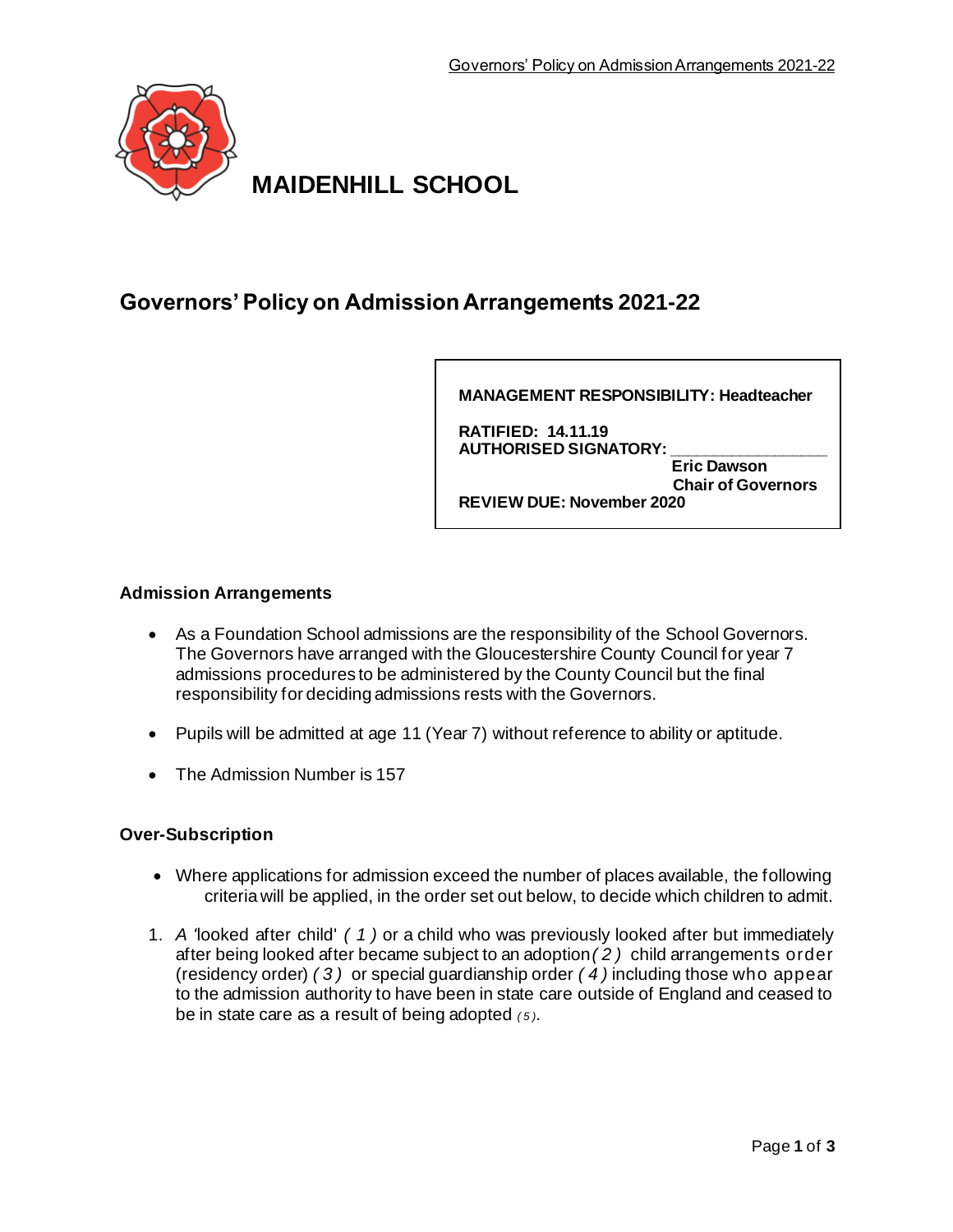Definitions:

- *I.* A 'looked after child' is a child who is (a) in the care of a local authority, or (b) being *provided with accommodation by a local authority in the exercise of their social services functions (see the definition in Section 22(1) of the Children Act 1989) at the time of making an application to a school. In Gloucestershire, such children are referred to as Children in Care.*
- *II. This includes children who were adopted under the Adoption Act 1976 (see section 12 adoption orders) and children who were adopted under the Adoption and Children's Act 2002 (see section 46 adoption orders).*
- *III. Under the provisions of s.12 of the Children and Families Act 2014.*
- *IV. See Section 14A of the Children Act 1989 which defines a 'special guardianship order' as an order appointing one or more individuals to be a child's special guardian (or special guardians).*
- *V. A child is regarded as having been in state care outside of England if they were in the care of or were accommodated by a public authority, a religious organisation, or any other provider of care whose sole or main purpose is to benefit society.*
	- *2.* Children who have a sibling\* attending the school and will continue to do so when the younger child is admitted. \*A sibling refers to brother or sister, half brother or sister, adopted brother or sister, step brother or sister, or the child of the parent/carer's partner as well as children who are brought together as a family by a same sex civil partnership. In every case, the child must be living in the same family unit at the same address, at the time of application.
	- 3. Pupils living in the existing catchment area of the school. The Catchment area is defined as:
	- **Cainscross**  (Part Areas west of and not including Etheldene Road, Cashes Green Road and Whitehouse Park)
	- **Eastington**
	- **Frocester**
	- **Kings Stanley**  (Part Excluding Selsey Village)
	- **Leonard Stanley**
	- **Randwick** (Part only Wordens and areas to the West)
	- **Standish**
	- **Stonehouse**
	- 4. Children with the strongest geographical claim, measured in a straight line from the ordnance survey address point of the child's home address (including flats) to the ordnance survey address point of the school, using the Local Authority's computerised measuring system, with those living closer to the school receiving the higher priority.
	- Where any particular category at points 1-3 is oversubscribed, criterion 4 (strongest geographical claim based on straight line distance) will be used to determine which child will be offered a place.